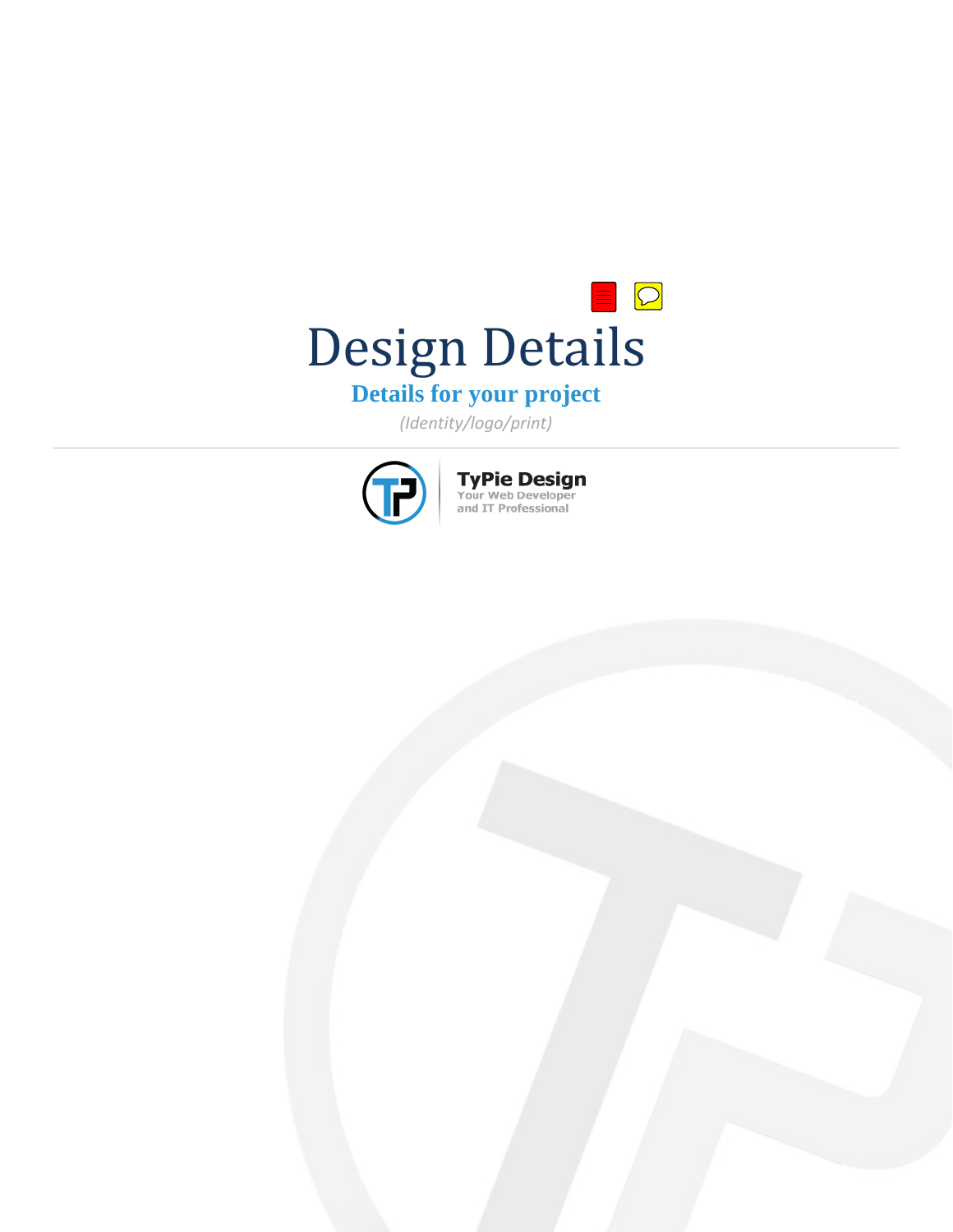#### **Business Information:**

*(Business information for contact as well as design)*

| Bus. Name: |      | Phone: |  |
|------------|------|--------|--|
| Slogan:    |      | Email: |  |
| Street:    |      | Other: |  |
| City:      | Zip: |        |  |
|            |      |        |  |

#### **Your Ideas/Visions:**

*(What do you have in mind?)*

*If you have visions or ideas for the overall design of your website, now is the time to put those in writing. This can include an explanation, ideas, thoughts, links, or nothing at all. This is mainly for people who have a vision of what their site needs to look like. Please leave this blank if you don't have anything specific in mind.* 

### **Your Business:**

*(What do you do?)*

*What type of products or services do you promote and provide? This helps TyPie Design understand your business a little better to help with creativity.*